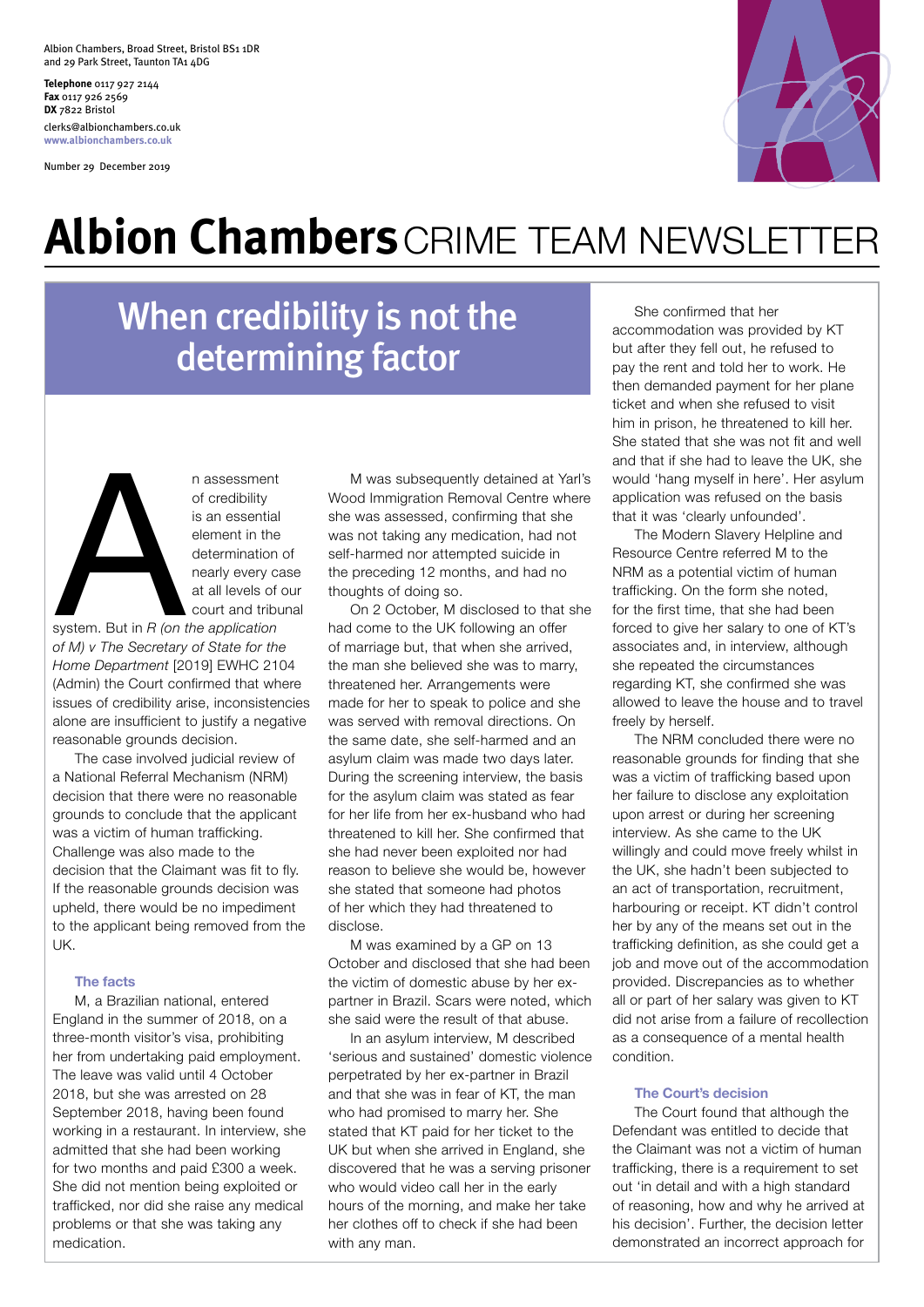the following reasons:

a) Inconsistencies alone do not justify a negative-reasonable-grounds decision. The Guidance requires all information to be assessed critically and objectively. Recognition must be given for valid reasons for inconsistencies and there had been 'no meaningful attempt to evaluate and identify mitigating factors.'

b) Despite a concession that the Claimant had been trafficked to the UK, a key component of the trafficking definition had failed to be identified in the decision letter, which was an error.

c) Concluding that the Claimant came to the UK willingly, and had freedom of movement within the UK, ignored the Guidance that apparent consent is irrelevant when one or more means, (such as threats) were used to gain consent. Deception, coercion, abuse of position and psychological control should all have been considered.

d) There was a failure to consider sexual exploitation, given the evidence of the video calls.

e) There was no explicit consideration of whether she was working 'under menace of penalty' which could establish forced labour. Inconsistencies are not enough to disregard that possibility and M was 'entitled to know that a full and proper analysis of her claim has been undertaken and that can only be achieved if the decision demonstrates how the general principles have been specifically applied to her claim'.

f) The decision letter was a list of factors undermining her account, not an assessment of the indicators that could establish reasonable grounds. On the basis of the discrepancies and adverse inferences, the Defendant rejected her account and decided her credibility was limited. This was used to decide there were no reasonable grounds to conclude the Claimant was a victim of human trafficking.

The minor consideration of the Claimant's mitigating circumstances and the material omissions in the decision letter amounted to a failure to follow the Guidance, and were an error in law. It was possible that a full assessment may lead to the same outcome, but it was 'irrational in the Wednesbury sense to contend that her evidence cannot lead to' the conclusion that she was a victim of human trafficking. The reasonable grounds decision was quashed and remitted for reconsideration

### **Editorial**

Welcome to the autumn Albion Crime Team Newsletter. Darker evenings and bracing mornings herald this wonderful time of year and this is reflected in the Newsletter which includes articles on a variety of subjects, each having a relevance in these fast-changing times.

In terms of change, we have all quickly become accustomed to the revised PTPH form which came into effect on 29 July 2019. Whether that date was meant to coincide with the summer holidays or not, it at least gave us all time to acquaint ourselves with the additional information now required of us during a relatively quiet time of year.

1 September also saw the first increase in prosecution fees for twenty years, with the implementation of Schedule D. The effect of that, which is the first and an interim step in a much needed wholesale review of prosecution fees, is to increase all fixed fees to the level of the Advocates Graduated Fee Scheme (AGFS) and brings to an end the shame of the £46.50 mention fee. Max Hill QC, the DPP, heralded it as the 'best outcome for prosecutor advocates in twenty years; it is unprecedented.'

Meanwhile the AGFS is itself the subject of further review and representatives from the Ministry of Justice are travelling around the country taking the views of practitioners, with Albion Chambers hosting one of the focus groups on 26 September 2019.

The fee reviews, as welcome as they are, cannot be seen as a cure for what all of us who work within the Criminal Justice System know is a much deeper malaise. Courtrooms remain empty in an attempt to save money, but which has the effect of trials being fixed many months ahead, suspects languish in the ether, having been released under investigation for everincreasing periods of time, and the fabric of many of the court buildings themselves is falling apart as we try to continue as if everything is alright. That we all do is a testament to our wish to ensure that justice is not only done but done well.

To that end, modern slavery is the hot topic of the moment, with the Government producing a modern-slavery-awareness booklet and the National Crime Agency making it a priority, rescuing a potential 136 victims in the year 2017/18. Although it is impossible to know exact numbers of victims, what is known is that modern slavery is on the increase. Many victims work in the construction industry, in agriculture, in the sex industry, and in places like nail bars, car washes, and cannabis farms. Children are found working in all of these situations, as well as in sexual slavery. Many victims have been trafficked from overseas, frequently from Eastern Europe, Southeast Asia, and Africa and their exploitation often begins en-route. British victims tend to be those who have fallen on difficult times, making them vulnerable to the lure of well-paid work complete with decent accommodation, something which all to soon proves to be a cruel lie. Lucy Taylor's article demonstrates the pitfalls that a tribunal can fall into by assuming that an inconsistent witness must be a dishonest witness, something that should be common sense when dealing with someone who may have been the subject of exploitation and deception.

Kannan Siva writes about the inferences that can be drawn from a failure to comment in interview, and is a timely reminder of just how tightly drawn the legislation is and how an inference can be avoided.

I suspect that no one relishes a Proceeds of Crime Act application, but Richard Shepherd's article highlights a case due before the Supreme Court in the near future, which provides assistance for the unwary practitioner.

Finally, I have written an article on the developments in respect of consent under the Sexual Offences Act 2003 and, in particular, the issue of deception as to the nature or purpose of the sexual act. There has been a lot of press coverage of the gender deception cases with many fearing that the legislation will be used against those who transition from one gender to another. However, although the roots of the criminal law may at times make its application appear antiquated and out of touch, when applied correctly, this aspect of the law has in fact kept pace with change.

Sarah Regan, Head of the Albion Crime Team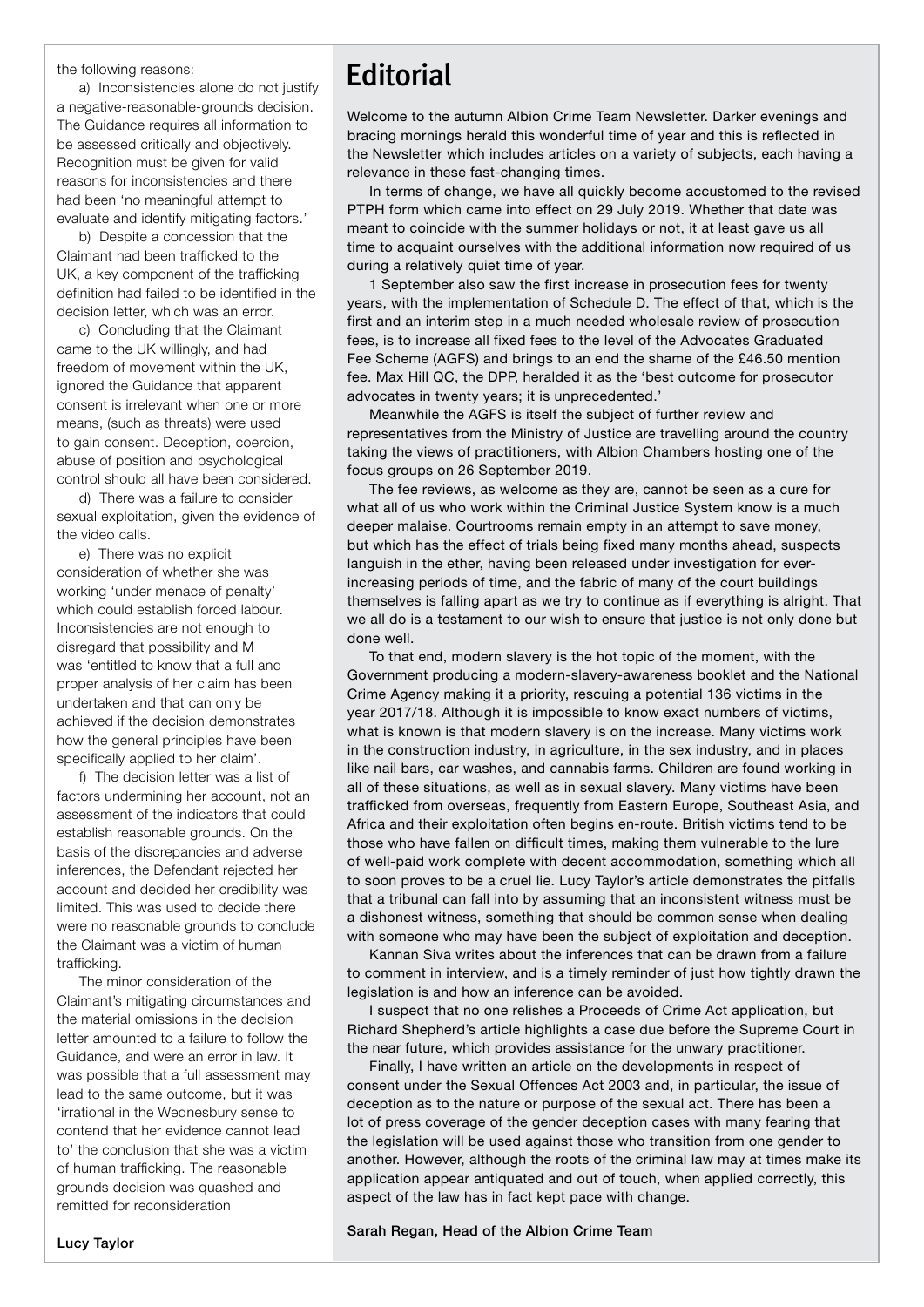# No comment

## Silence in interview but talk to the judge

he direction given to the jury when a defendant chooses to answer 'no comment' when being asked questions in interview, has never been

straightforward. The Court of Appeal in *R v Green* [2019] EWCA Crim 411 provided some guidance and reiterated the importance of carefully discussing legal directions with the trial judge, whenever there is a potential issue of the jury drawing inferences from silence in interview, in accordance with section 34 of the Criminal Justice and Public Order Act 1994. straightforward. The C<br>in *R v Green* [2019] EV<br>provided some guidan

The first and most important point, is that a s.34 direction only arises in respect of matters in issue. A definition of what is actually in issue was provided in *R v Webbe*r [2004] UKHL 1; [2004] 1 Cr App R(S) 40. For instance an adverse inference does not arise in respect of presence, causation of injuries and knowledge of the parties if the only issue is self-defence. This should ensure that the vast majority of no comment questions and answers are omitted from interview summaries, where the issues are known at the start of the trial and it would be wise to invite the judge to direct the jury not to hold the defendant's silence against her/him in respect of those parts of the case. However, the judge should give a s.34 direction on self-defence if that is still in issue between the parties.

That means that those representing a suspect in interview, may wish to consider providing a short, prepared statement setting out the core elements of the defence (if for some reason it is thought undesirable to give a full account), as that may militate against the sting of a s.34 direction, in due course. Additionally, that may enable the advocate, in a particular case, to argue that a s.34 direction should not be given at all.

S.34 of the Criminal Justice and Public Order Act 1994 provides as follows:

evidence is given that the accused— (a) at any time before he was charged with the offence, on *being questioned* under caution by a constable trying to discover whether or by whom the offence had been committed, failed to mention any fact relied on in his defence in those proceedings; *being a fact which in the circumstances existing at the time the accused could reasonably have been expected to mention when so questioned,* charged or informed, as the case may be, subsection (2) below applies. (2) Where this subsection applies— (d) the court or jury, in determining whether the accused is guilty of the offence charged, may draw such inferences from the failure as appear proper.'

against a person for an offence,

It is worth nothing the two phrases italicised for emphasis, *'on being questioned'*; and *'being a fact which in the circumstances existing at the time the accused could reasonably have been expected to mention when so questioned.'* Because whether or not a defendant 'could reasonably be expected' to mention certain facts 'in the circumstances existing at the time' should be a subject for discussion with the judge.

The appellant in *R v Green* faced an allegation of unlawfully inflicting grievous bodily harm contrary to section 20 of the Offences Against the Person Act 1861. The victim was a pedestrian who damaged the slow-moving car driven by the appellant. The appellant punched the victim to the ground and, after being struck by a flying bottle from one of the victim's friends, he armed himself with his father's walking stick. There was no dispute that it was a walking stick. The appellant neither used it nor brandished it. The defendant's evidence at trial was that he was acting in defence of his father and to prevent further damage to his car, although he answered 'no comment' in interview. He was arrested on suspicion of having an offensive weapon, namely a

metal pole in addition to assault. That was clearly wrong as there was no metal pole. Further, the questioning broadly consisted of the officer's commentary of the CCTV and asking the defendant to comment at the end. He remained silent. When summarising the evidence, the police officer reiterated his misunderstanding that the appellant had picked up a metal pole from the back of his car after punching the victim. However, that misunderstanding did not constitute circumstances where the appellant could not be expected to answer questions. Similarly, the fact that no questions were asked, but simply a commentary on CCTV was provided did not avail the appellant. The Court of Appeal in *R v Green* clarified the following principles:

1. 'If the circumstances are such that he is expressly or by necessary implication, invited to give his account of the matter which has given rise to the interview. It is not necessary that specific questions are asked of him.' [21].

2. The Court also reiterated the importance of examining the circumstances which would give rise to a reasonable expectation to answer questions or give an account, and, furthermore, the level of detail that a suspect is expected to provide. It may be incumbent upon a defence advocate that the bare bones would often suffice.

3. 'It remains a question for the good sense and fairness of the jury whether it is right to do so' in relation to adverse inferences. This should be fertile ground for defence practitioners who may draw a judge's attention to a young defendant who has set out the essence of his case in a prepared statement or felt unable to speak for some other good reason.

4. 'The jury should be directed that they should not convict the defendant wholly or *mainly* because of a failure to mention facts in interview' [25].

5. The strength of the prosecution case cannot be reason for failing to mention any facts. Rather 'no inference can be drawn unless the prosecution case is so strong that it calls for an answer.'

Therefore, it is essential that both prosecution and defence advocates should list the topics on which questions are asked about the matters still in issue before the close of the prosecution case. If the prosecution has not made proper interrogation of the failure to address the matters in issue, then the jury should be invited not to draw any inference at all against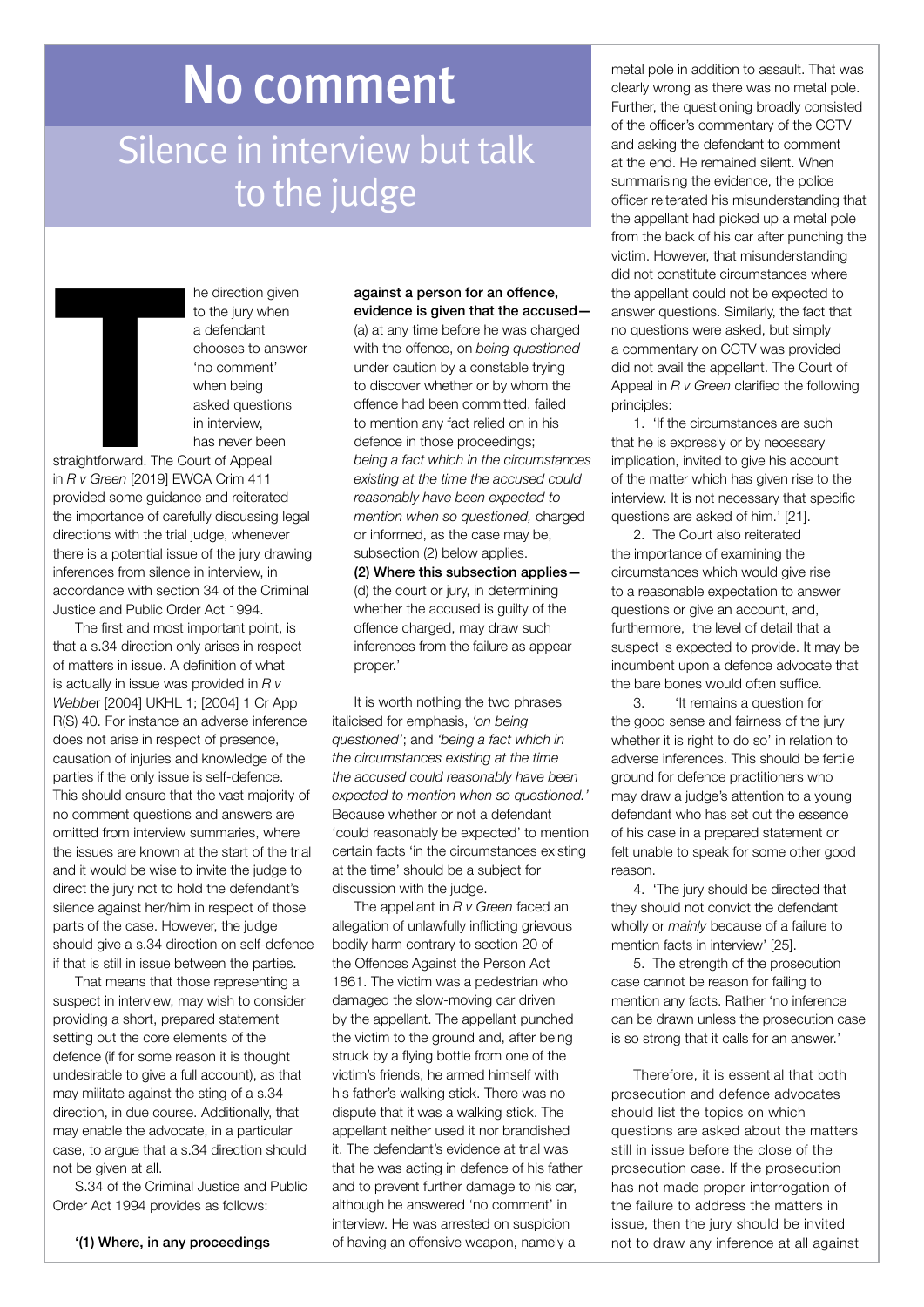the accused, if the defendant gives evidence at trial: *R v Walton* [2013] EWCA Crim 2536.

The main point to emerge from *R v Green* is always talk it through with the judge. It may be advisable to invite only the shortest of s.34 directions for the jury, if one is even needed, restricting the direction to inferences which can be drawn from a failure to mention the

real matters in issue. In all other cases the jury should be directed not to draw any inference against the accused from his silence in interview. The directions are often overcomplicated and do not prevent the prosecution from exploring a reluctance to tell the truth during crossexamination of any defendant.

Kannan Siva

# Proceeds of crime

### Joint assets and the opportunity to make representations

**Later Strategier Strategier Strategier Strategier Strategier Strategier Strategier Strategier Strategier Strategier Strategier Strategier Strategier Strategier Strategier Strategier Strategier Strategier Strategier Strate** 

ately the Supreme Court has been in the news a little bit. Can't remember why, never mind, it can't be anything important.

But, there is a very important case coming up in in the next few

weeks in the Supreme Court for anybody who is interested in PoCA or even, as an extension, matrimonial assets related to PoCA.

On 2 December 2019, the Supreme Court is due to hear the case of *R v Hilton* UKSC 2018/0075.

#### **A potted history**

Hilton is all about joint assets in PoCA proceedings, and the scope of opportunity for non-defendants with an interest in joint assets to make representations before confiscation is determined.

The Supreme Court distils the issues to be determined as follows:

*"On 22 September 2015 the respondent pleaded guilty to three offences contrary to s 105A Social Security Administration (Northern Ireland) Act 1972. The prosecution sought and was granted a confiscation order. In determining the amount of property owned by the respondent available for confiscation, the court took into account her half share of the matrimonial home, which was jointly owned with her husband. Section 160A (2) of the Proceeds of Crime Act 2002 provides that the court must give any person other than the defendant holding an interest in the property an opportunity to make representations, before exercising the power*  *to determine the extent of the defendant's interest. The Court of Appeal held that the failure of the court to provide this opportunity to the respondent's husband rendered the confiscation order invalid."*

The original (Northern Ireland) CoA judgment can be found on Bailii with the following neutral citation *Hilton, R v* [2017] NICA 73 (12 May 2017).

#### **The Issue in the Court of Appeal**

The Court of Appeal grappled with the following background and issues:

*"…The Crown exercised its right to bring confiscation proceedings against her and these were apparently adjourned on several occasions but ultimately came for hearing before His Honour Judge Millar QC on 20 October 2016 and the learned judge imposed a confiscation order of £10,263.50 which he found to be the recoverable amount within the provisions of the statute…*

*It is not in contention and it was clear to the judge and to both counsel that this woman could only raise such a sum of money by selling the home in which she lived… The title to that property was before the court and showed that she was the co-owner with her husband. However, her husband was estranged from her and was not living at the property.*

*… Regrettably, it does not appear that the judge's attention was drawn to the provisions of Section 160A of the Proceeds of Crime Act 2002 which had come into force by the time of his adjudication."*

In particular: *"The court must not exercise the*  *power conferred by sub-section 1 unless it gives to anyone who the court thinks is, or may be, a person holding an interest in the property a reasonable opportunity to make representations to it."*

To put this NI authority in context, s.160A is the Northern Irish equivalent of England and Wales' s.10A. Therefore, there is no reason to think that the Supreme Court's decision, if it overturns that of the Court of Appeal, wouldn't cross-apply (even in its 'persuasive' form) to the local jurisdiction.

#### **The decision**

On the basis that the language used by Parliament in the Act was mandatory ('must'), the Court of Appeal determined that the lower court's failure to afford an opportunity to the third party was "fatal to the decision". Strong words.

#### **The Supreme Court case**

The grounds relied upon to challenge the CoA decision are not readily discernible. The 'must' within the Act, as determined by the Court of Appeal NI, would appear to be mandatory.

Further, it wouldn't ordinarily be within the scope of the Supreme Court to determine different facts. For instance, 'must' in the Act is later qualified by a 'reasonable' opportunity to make such representations, but within the CoA decision, it does not appear to have been advanced that such a reasonable opportunity was afforded to the third party (as just one example).

And that is why this case is interesting.

The Supreme Court's gatekeepers are pretty fierce, most cases aren't able to bypass them, despite canny drafted grounds of appeal, and, therefore, it can (possibly) be divined that the arguments being raised may be quite interesting.

It's one to watch…

#### Richard Shepherd

### Love is blind

n recent years there have been a number of convictions for sexual offences based upon a deception as to the identity or gender of the rapist. The most well-known is that of Gail Newland who deceived a friend of hers called 'Chloe' into having sex with her on a number of occasions. **Call** 

Newland established contact with Chloe on Facebook, using a male alter ego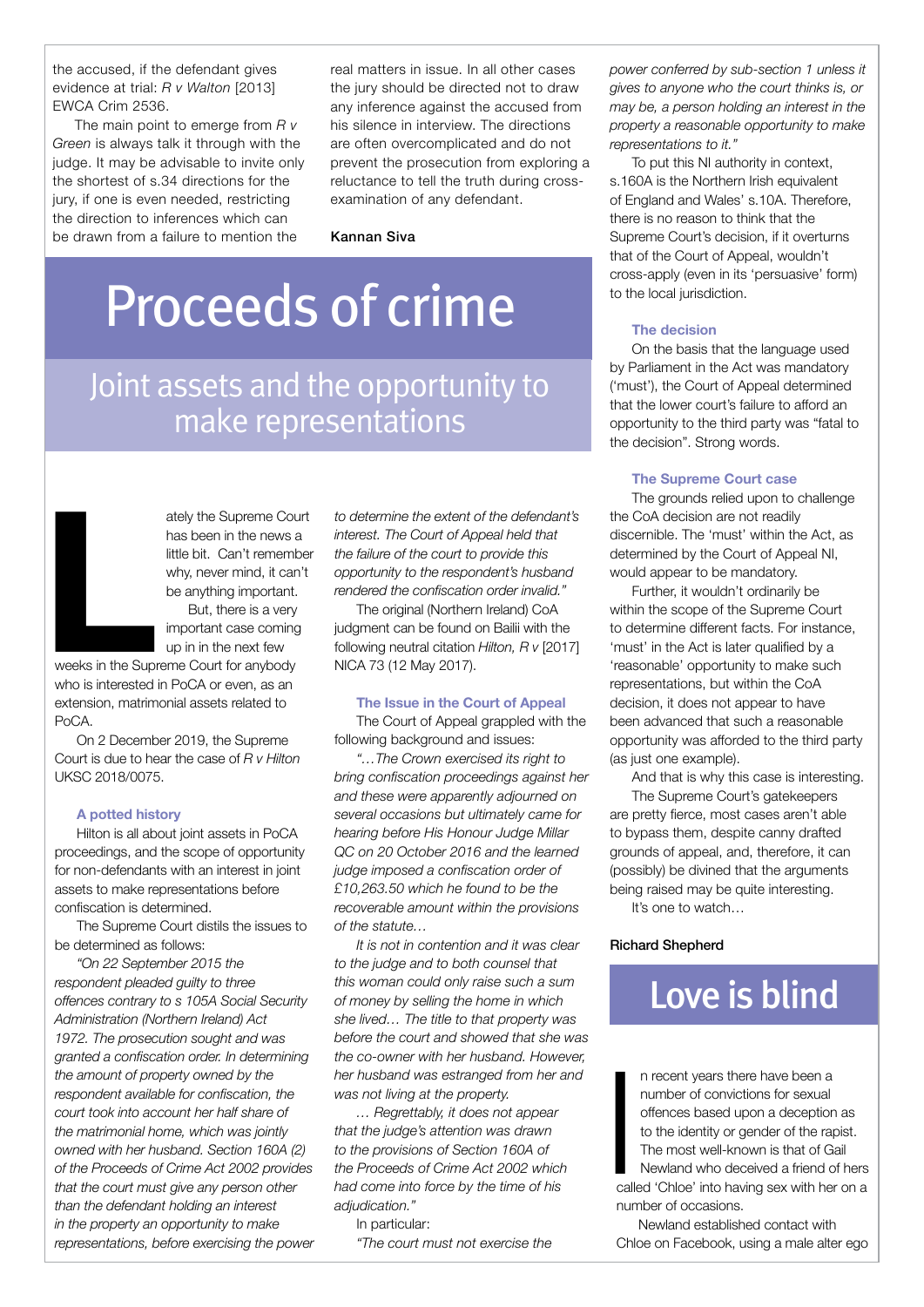Kye Fortune and, over the course of a year, the two exchanged messages and photos online. Kye provided various excuses for why they couldn't meet, including that he had been badly injured, that he was being treated for a brain tumour and that he was in intensive care following a seizure.

He also told Chloe that he had a friend called Gail, who was also studying at the same University, which enabled Newland and Chloe to meet and become close friends. Eventually, Kye agreed to meet Chloe at a hotel in Chester, having first provided a series of ground rules for that and every subsequent meeting. Those were that Chloe was to remain blindfolded throughout, that Kye would be bandaged around his chest, that he would wear a hat because of scarring and a bodysuit during sex.

That arrangement continued for four months until Chloe removed her blindfold to find that Kye was in fact her friend Gail Newland, wearing a prosthetic penis.

At trial, Newland stated that Chloe knew all along that she was having sex with her, while the prosecution case was that Newland had deceived Chloe into believing that she was having sex with a male.

And although bizarre, there have been a number of similar cases in recent years. In 2012, Gemma Barker was convicted of sexual assault after disguising herself as a male in order to sexually assault a number of her female friends and, in 2013, Justine McNally was convicted of six counts of assault by penetration using a similar method to that used by Newland.

The question for a jury in all of those cases, was not whether sexual activity took place but whether the victim consented to that activity. S.74 of the Sexual Offences Act 2003 provides that a person consents if he or she agrees by choice and has the freedom and capacity to make that choice. In gender deception cases such as those of Newland, McNally and Barker, the issue is whether a free choice has actually been made.

In McNally, the Court of Appeal confirmed that 'deception as to gender can vitiate consent' on the basis that the sexual act is different to the one the Complainant had anticipated; she chose to have sex with a male and so her freedom to consent to have sex with a woman was removed.

They also confirmed that the lack of freedom of choice is dependent upon the deception being an active, purposeful intention to deceive and not simply an initial mistake about gender that remains uncorrected. That is very different from the lies told every single day in order to get others to sleep with them, such as that

they are single, wealthy or that they will buy an expensive gift in exchange for sex. Those lies, although they may make the liar more sexually attractive to the recipient than they otherwise might be, don't deceive him or her as to the nature or purpose of the sexual act or to the identity or gender of the person they agree to have sex with.

In a case I recently prosecuted, the issue, though one of deceit, was complicated not by issues of gender or identification but by the fact that the Complainant knew the person she was to have sex with was her ex-boyfriend, and that she went to his home on 15 occasions for the sole purpose of engaging in vaginal and oral sex with him.

However, just like in Newland and McNally, the Defendant went to elaborate lengths to set up Instagram accounts, complete with profile pictures, for a male and female alter ego and obtained anonymous telephone numbers in order to contact the Complainant. Using those alter egos, he then bombarded the victim over the course of three months, threatening her that sexually explicit images would have her name printed on them and then posted around her home and place of work, that evidence existed of her drink-driving that would be given to the police, that the Defendant was being held prisoner and beaten, and even that he and the female alter ego had been raped by another of those who was sending messages to the Complainant. She was also told that the only way to save the Defendant from further harm was for her to have sex with him, and so she visited his home and had sexual intercourse with him. After the first time, during which not only had she cried but the Defendant also cried, pretending that he was also being forced, against his will to have sex with her, she received messages saying that the sexual encounter had been filmed and would be posted on the Internet unless she had sex with the Defendant again.

The messages in that case numbered over 15,500 with the Complainant often contacted by the Defendant, the female alter ego and the male alter ego within seconds of each other. She was also deceived into believing that her friends were selling information about her.

At trial, the Defendant admitted that he had sent all of the messages, but said that the Complainant knew he was the author and that it was all part of a sex game to enable them to keep their relationship and meetings secret.

The date and number of occasions of sexual intercourse were determined from the messages themselves, and so the

questions the jury had to consider related solely to the issue of consent. If they were sure that the victim was deceived and/or pressured by the Defendant through his use of communication and the threats from the alter egos into believing that the sexual acts were necessary, then she would have been submitting and not consenting to those sexual acts.

Equally, if the jury accepted that the Defendant had deliberately intended to deceive her into believing the false threats in order to get her to submit to sexual intercourse, he would not have had a genuine belief in consent, nor would an ordinary, reasonable person, in those circumstances, have believed that she was consenting.

The jury took a little less than three hours to unanimously convict the Defendant of all 15 counts of rape. Following the second conviction in Newland, many groups raised concern about the issue of deception in sexual cases, and in particular, that where gender was a crucial feature of the issue of consent, it could cause problems for those transitioning. Those fears, though rightly aired are, however, groundless because it wasn't the gender of the Defendant that was the problem but the deception of the Complainant as to that gender. In all of these cases, it isn't so much as love being blind but of the Complainant, being wilfully blinded.

#### Sarah Regan